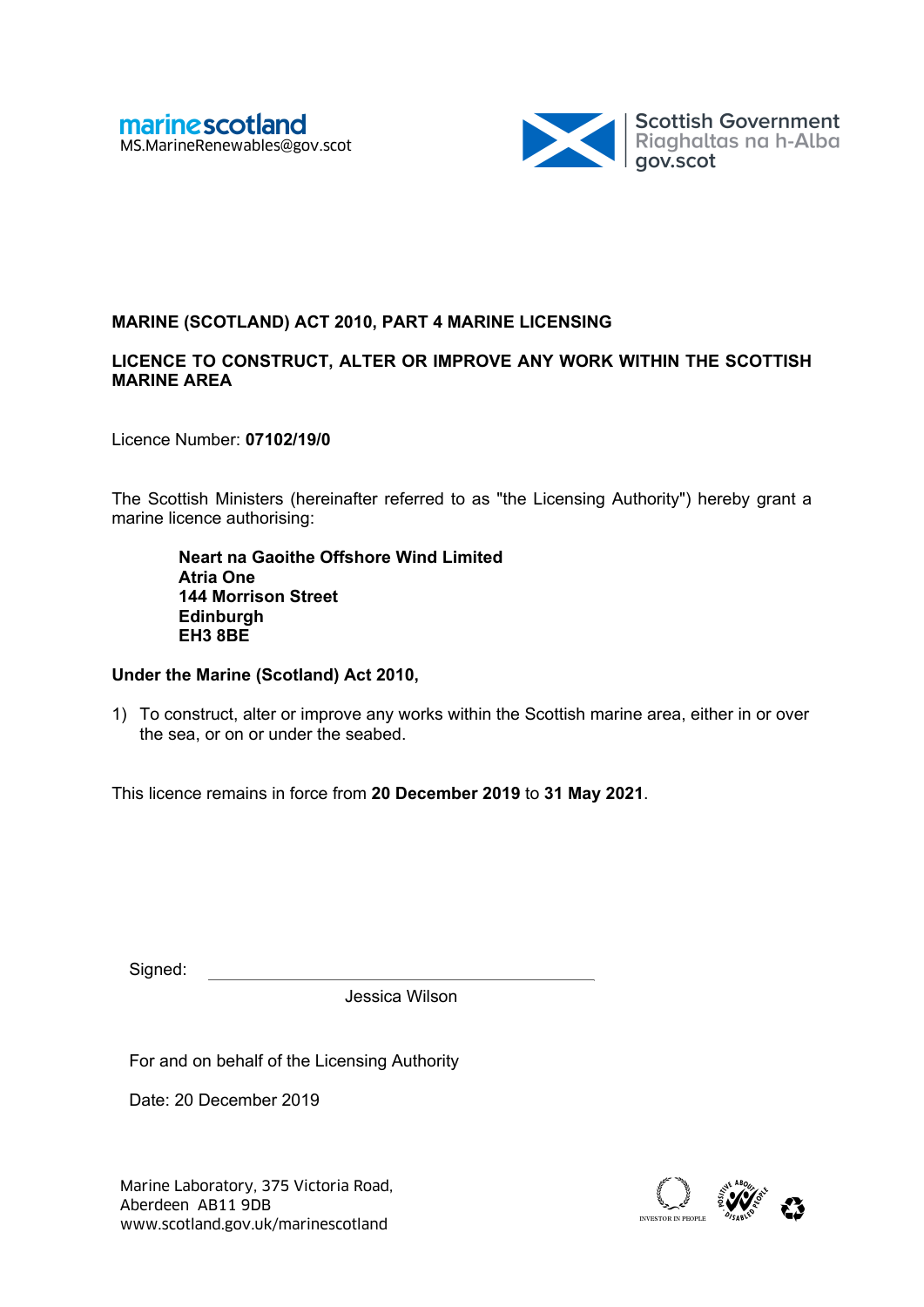## **1. PART 1 – GENERAL**

### **1.1 Interpretation**

In the licence, unless otherwise stated, terms are as defined in sections 1, 64 and 157 of the Marine (Scotland) Act 2010, and,

- a) **"the 2010 Act"** means the Marine (Scotland) Act 2010;
- b) **"the Application**" means the application and supporting information submitted on 10 September 2019;
- c) **"Commencement of the Works**" means the date on which the first vessel arrives on the Site to begin carrying on any Licensed Activities in connection with the Works;
- d) **"Completion of the Works**" means the date on which the Works have been completed;
- e) **"FLO"** means the Fisheries Liaison Officer;
- f) **"Licensable Marine Activity"** means any activities listed in section 21(1) of the 2010 Act;
- g) **"Licensed Activities"** means any activity or activities authorised under the licence;
- h) **"Licensee"** means Neart na Gaoithe Offshore Wind Limited (Company Number SC356223) and having its registered office at Atria One, 144 Morrison Street, Edinburgh, EH3 8EX;
- i) "**MARP**" means the Marine Archaeology Reporting Protocol (Written Scheme of Investigation and Protocol for Archaeological Discoveries) as required under condition 28 of the Section 36 consent (as varied) and condition 3.2.2.22 of the Offshore Transmission Works Marine Licence (06678/19/1);
- j) **"MHWS"** means mean high water spring tide;
- k) **"the Licensing Authority"** means the Scottish Ministers;
- l) **"the Site"** means the area outlined in red and blue in Figure 1 contained in Part 4 of the licence; and
- m) **"the Works"** means the seabed preparation activities, as described in Part 2 of this licence.

All geographical co-ordinates contained within this licence are in latitude and longitude format World Geodetic System 84 ("WGS84").

### **1.2 Contacts**

All correspondence or communications relating to this licence should be addressed to:

Marine Scotland Licensing Operations Team Marine Laboratory 375 Victoria Road Aberdeen AB11 9DB

Email: MS.MarineRenewables@gov.scot

### **1.3 Other authorisations and consents**

The Licensee is deemed to have satisfied themselves that there are no barriers or restrictions, legal or otherwise, to the carrying on of the licensed activities in connection with the Works.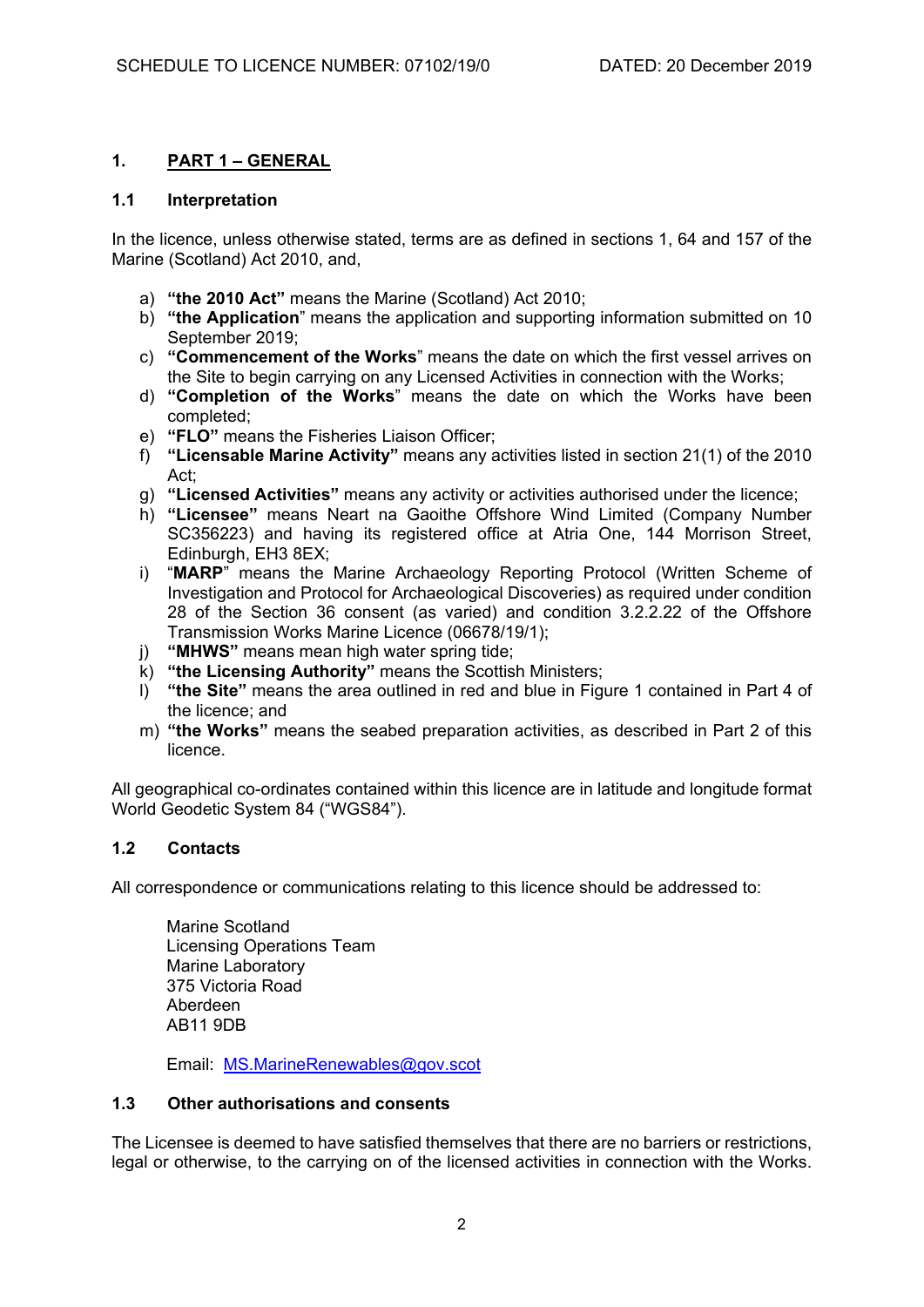The issuing of this licence does not absolve the Licensee from obtaining such other authorisations and consents, which may be required under statute.

## **1.4 Variation, suspension, revocation and transfer**

Under section 30(1) of the 2010 Act the Licensing Authority may by notice vary, suspend or revoke this licence granted by them if it appears to the Licensing Authority that there has been a breach of any of its provisions. For any such other reason that appears to be relevant to the Licensing Authority under section 30(2) or (3) of the 2010 Act.

Under the 2010 Act variations, suspensions, revocations and transfers of licences are subject to the procedures set out in section 31 of the 2010 Act.

Under section 30(7) of the 2010 Act, on an application made by a licensee, the Licensing Authority may vary a licence if satisfied that the variation being applied for is not material.

Under section 30(8) of the 2010 Act, on an application made by the licensee, the Licensing Authority may transfer this licence from the Licensee to another person.

### **1.5 Breach of requirement for, or conditions of, licence**

Under section 39 of the 2010 Act it is an offence to carry on a Licensable Marine Activity without a marine licence and it is also an offence to fail to comply with any condition of a marine licence.

### **1.6 Defences: actions taken in an emergency**

Under section 40 of the 2010 Act it is a defence for a person charged with an offence under section 39(1) of the 2010 Act in relation to any activity to prove that:

- (a) the activity was carried out for the purpose of saving life, or for the purpose of securing the safety of a vessel, aircraft or marine structure ('*force majeure*'), and
- (b) that the person took steps within a reasonable time to inform the Licensing Authority as set out in section 40(2) of the 2010 Act.

### **1.7 Offences relating to information**

Under section 42 of the 2010 Act it is an offence for a person to make a statement which is false or misleading in a material way, knowing the statement to be false or misleading or being reckless as to whether the statement is false or misleading, or to intentionally fail to disclose any material information for the purpose of procuring the issue, variation or transfer of a marine licence or for the purpose of complying with, or purporting to comply with, any obligation imposed by either Part 4 of the 2010 Act or the provisions of this licence.

### **1.8 Appeals**

Under Regulation 3(1) of the Marine Licensing Appeals (Scotland) Regulations 2011 a person who has applied for a marine licence may by summary application appeal to the sheriff of any sheriffdom against a decision taken by the Licensing Authority under section 29(1) of the 2010 Act.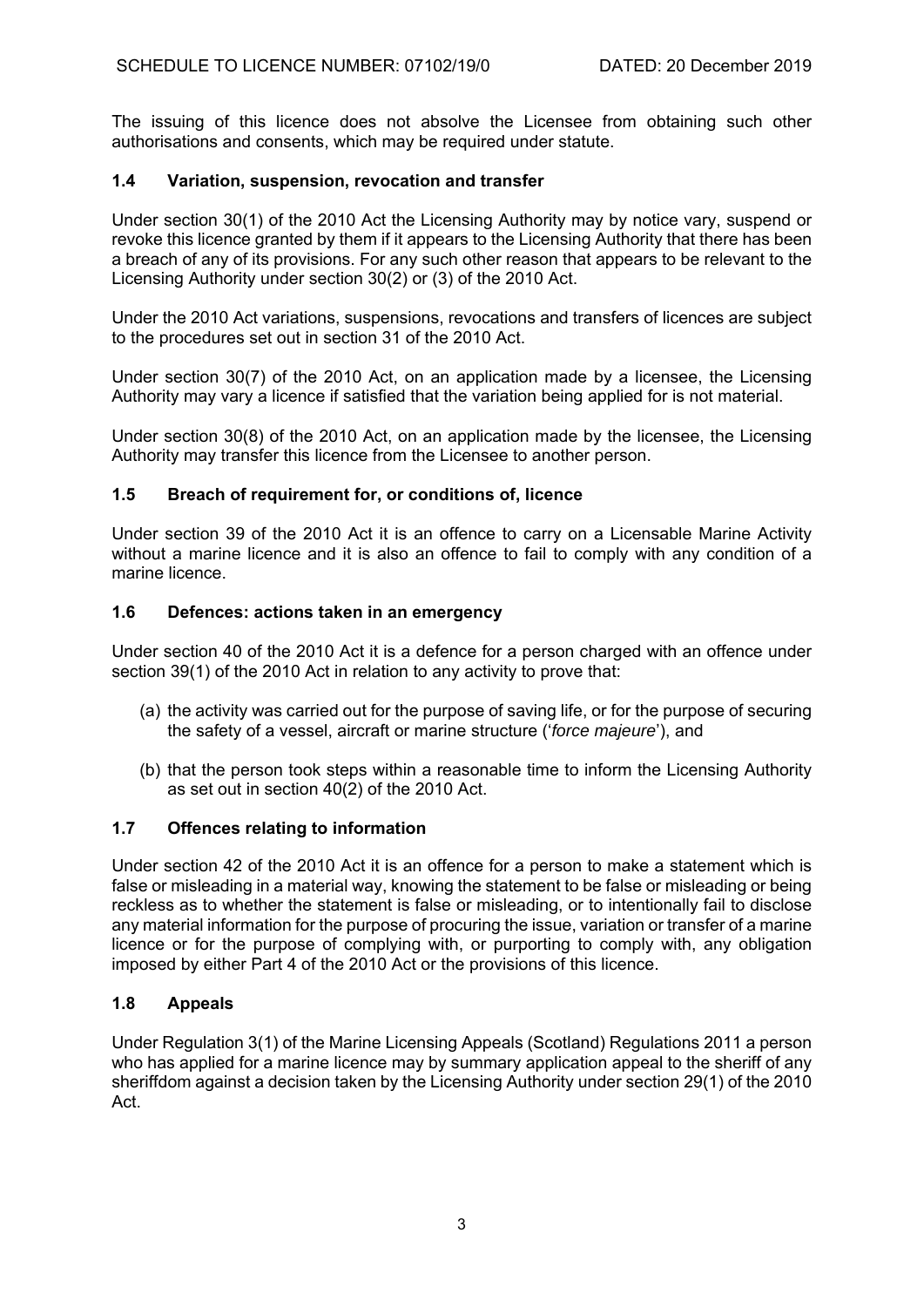# **2. PART 2 – THE WORKS**

### **2.1 Title of the Works**

The title of the Works to which this licence relates is 'Seabed Preparation'.

## **2.2 Description of the Works**

Seabed preparation works associated with the Neart na Gaoithe Offshore Wind Farm Project ("the Project") to enable safe construction of the Project. The Works include:

- Relocation of boulders from the seabed in the vicinity of the wind turbine locations, offshore substation platform ("OSP") foundations, the inter-array and export cables areas;
- Rock placement to infill seabed depressions in the vicinity of the wind turbine locations and OSP foundations; and
- Placement of gravel on the seabed at the OSP locations to protect the spud cans of the jack-up barge to be used during construction.

As described in the Application.

### **2.3 Location of the Works**

Located within the Neart na Gaoithe Offshore Wind Farm and Export Cable Corridor Area and an additional area adjacent to the Export Cable Corridor, east of Fife Ness in the outer Firth of Forth, within the areas described in Table 1 and bound by joining the following points:

| 55° 57.609' N | 2° 23.820' W                                                                                                                                                                                                                                                                                                                    |
|---------------|---------------------------------------------------------------------------------------------------------------------------------------------------------------------------------------------------------------------------------------------------------------------------------------------------------------------------------|
|               | 2° 23.636' W                                                                                                                                                                                                                                                                                                                    |
|               | 2° 22.729' W                                                                                                                                                                                                                                                                                                                    |
|               | 2° 22.015' W                                                                                                                                                                                                                                                                                                                    |
|               | 2° 23.522' W                                                                                                                                                                                                                                                                                                                    |
|               | 2° 23.488' W                                                                                                                                                                                                                                                                                                                    |
|               | 2° 21.468' W                                                                                                                                                                                                                                                                                                                    |
|               | 2° 18.501' W                                                                                                                                                                                                                                                                                                                    |
|               | 2° 20.192' W                                                                                                                                                                                                                                                                                                                    |
|               | 2° 16.519' W                                                                                                                                                                                                                                                                                                                    |
|               | 2° 16.287' W                                                                                                                                                                                                                                                                                                                    |
|               | 2° 20.318' W                                                                                                                                                                                                                                                                                                                    |
|               | 2° 17.836' W                                                                                                                                                                                                                                                                                                                    |
|               | 2° 14.742' W                                                                                                                                                                                                                                                                                                                    |
|               | 2° 09.131' W                                                                                                                                                                                                                                                                                                                    |
|               | 2° 09.814' W                                                                                                                                                                                                                                                                                                                    |
|               | 2° 18.250' W                                                                                                                                                                                                                                                                                                                    |
|               | 2° 22.472' W                                                                                                                                                                                                                                                                                                                    |
|               | 2° 23.539' W                                                                                                                                                                                                                                                                                                                    |
|               | 2° 23.802' W                                                                                                                                                                                                                                                                                                                    |
|               | 55° 57.693' N<br>55° 57.866' N<br>56° 00.688' N<br>56° 00.695' N<br>56° 02.852' N<br>56° 02.841' N<br>56° 14.460' N<br>56° 15.815' N<br>56° 20.312' N<br>56° 12.693' N<br>56° 17.473' N<br>56° 19.755' N<br>56° 20.171' N<br>56° 12.671' N<br>56° 15.291' N<br>56° 14.300' N<br>55° 57.734' N<br>55° 57.541' N<br>55° 57.584' N |

The Site area is presented in Figure 1.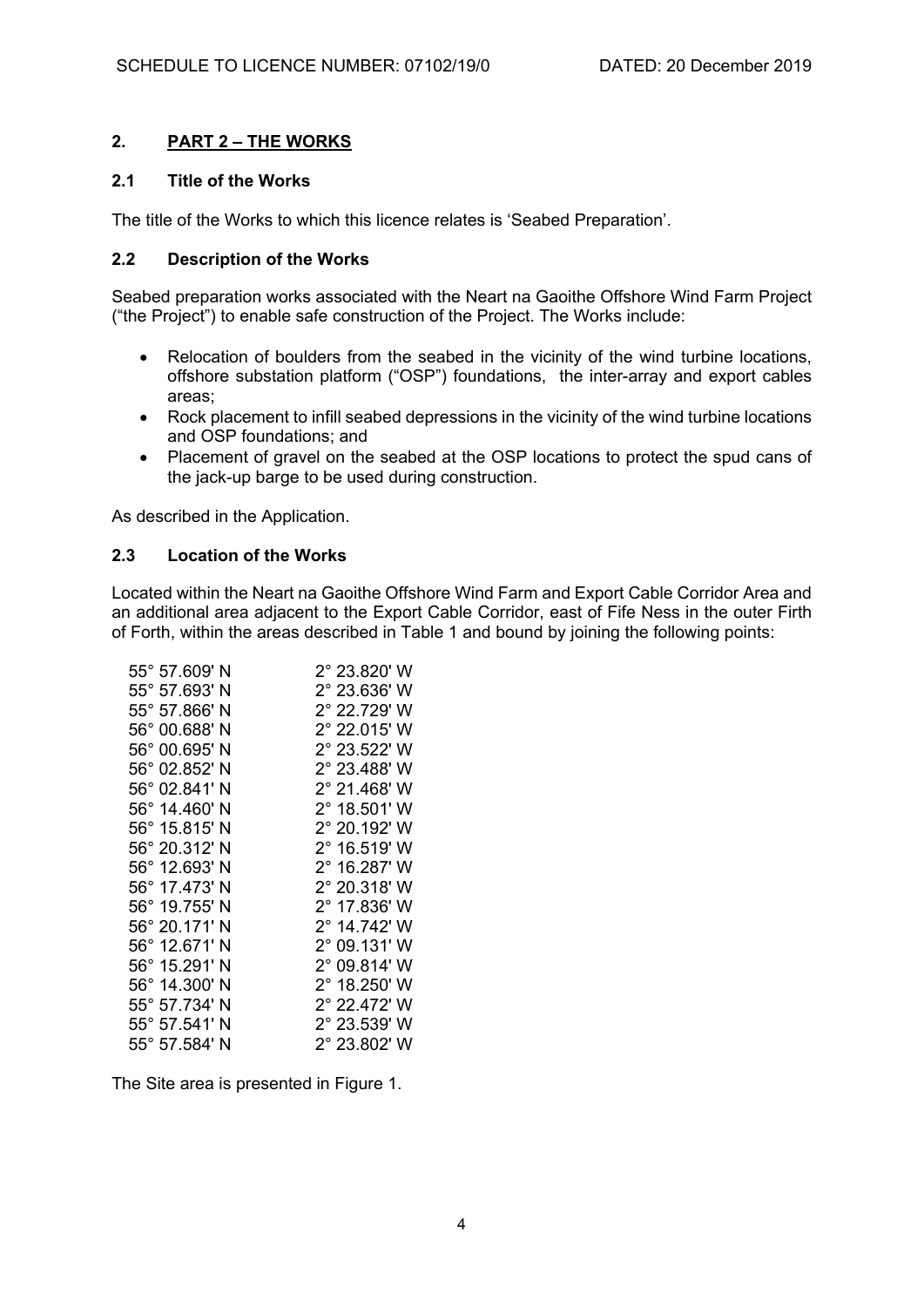Table 1 – Seabed Preparation areas (as described in the Application*)* 

| Location                                   | <b>Number of sites/length</b>            |
|--------------------------------------------|------------------------------------------|
| Wind turbine sites (300 x 300 m box)       | 54 wind turbine locations                |
|                                            | 6 spare wind turbine locations           |
| Anchor zone                                |                                          |
| $(300 \times 300 \text{ m box})$           |                                          |
| Inter-array cable routes                   | 94 km in length, 60 m wide corridor      |
| Interconnector cables                      | Approximately 3.5 km, 60 m wide corridor |
| <b>OSP</b>                                 | 2                                        |
| $(400 \times 400 \text{ m}$ box)           |                                          |
| Offshore export cable corridor including   | One 200 m wide corridor or two 100 m     |
| additional area on the western side of the | corridors                                |
| corridor                                   |                                          |

## **2.4 Nature and indicative quantity of materials to be used in the Works below MHWS:**

Materials to be used in construction:

Gravel, 45,500 m3 Cobbles, 37,500 m3 Boulders, approximately 50,000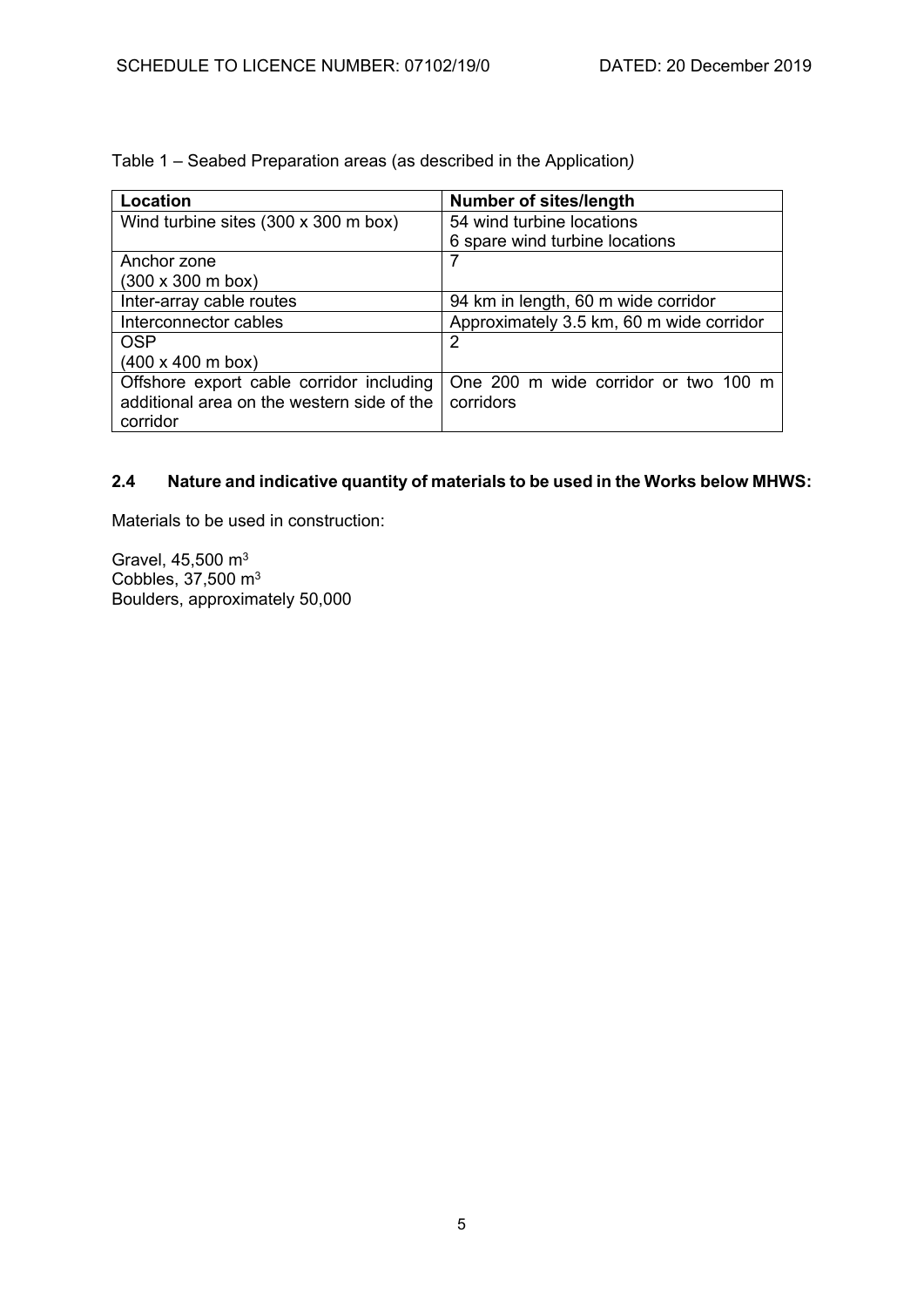## **3. PART 3 – CONDITIONS**

### **3.1 General Conditions**

### **3.1.1 Compliance with the Application**

The Licensee must at all times carry on the Works in accordance with the Licence, the Application, and all information submitted in support of the application.

**Reason:** *To ensure compliance with the application for the marine licence and the information submitted in support of the application, in accordance with s.29(5) of the 2010 Act.* 

#### **3.1.2 Licence conditions binding other parties**

All conditions attached to the licence bind any person who for the time being owns, occupies or enjoys any use of the Works for which this licence has been granted in relation to those licensed activities authorised under item 5 in section 21(1) of the 2010 Act whether or not the licence has been transferred to that person.

**Reason:** *To safeguard the obligations of the licence, in accordance with s.29(5) of the Marine (Scotland) Act 2010.*

### **3.1.3 Vessels, vehicles agents, contractors and sub-contractors**

The Licensee must provide, as soon as reasonably practicable in advance of their engagement in the Works authorised under this licence, the name and function of any vessel, vehicle, agent, contractor or sub-contractor appointed to engage in the Works to the Licensing Authority. Where applicable the notification must include the vessel type, vessel IMO number and vessel owner or operating company.

The Licensee must ensure that any changes to the supplied details must be notified to the Licensing Authority, in writing as soon as reasonably practicable, prior to any vessel, vehicle, agent, contractor or sub-contractor engaging in the Works.

The Licensee must ensure that only those vessels, vehicles, operators, agents, contractors or sub-contractors notified to the Licensing Authority are permitted to carry out any part of the Works.

The name and address of any agents, contractors or sub-contractors appointed to carry out any part, or all, of the Works must be notified to the Licensing Authority prior to their engagement in the works.

The Licensee must satisfy themselves that any masters of vessels or vehicle operators, agents, contractors or sub-contractors are aware of the extent of the Works for which this licence has been granted, the activity which is licensed and the terms of the conditions attached to this licence. All masters of vessels or vehicle operators, agents, contractors and sub-contractors permitted to engage in the Works must abide by the conditions set out in this licence.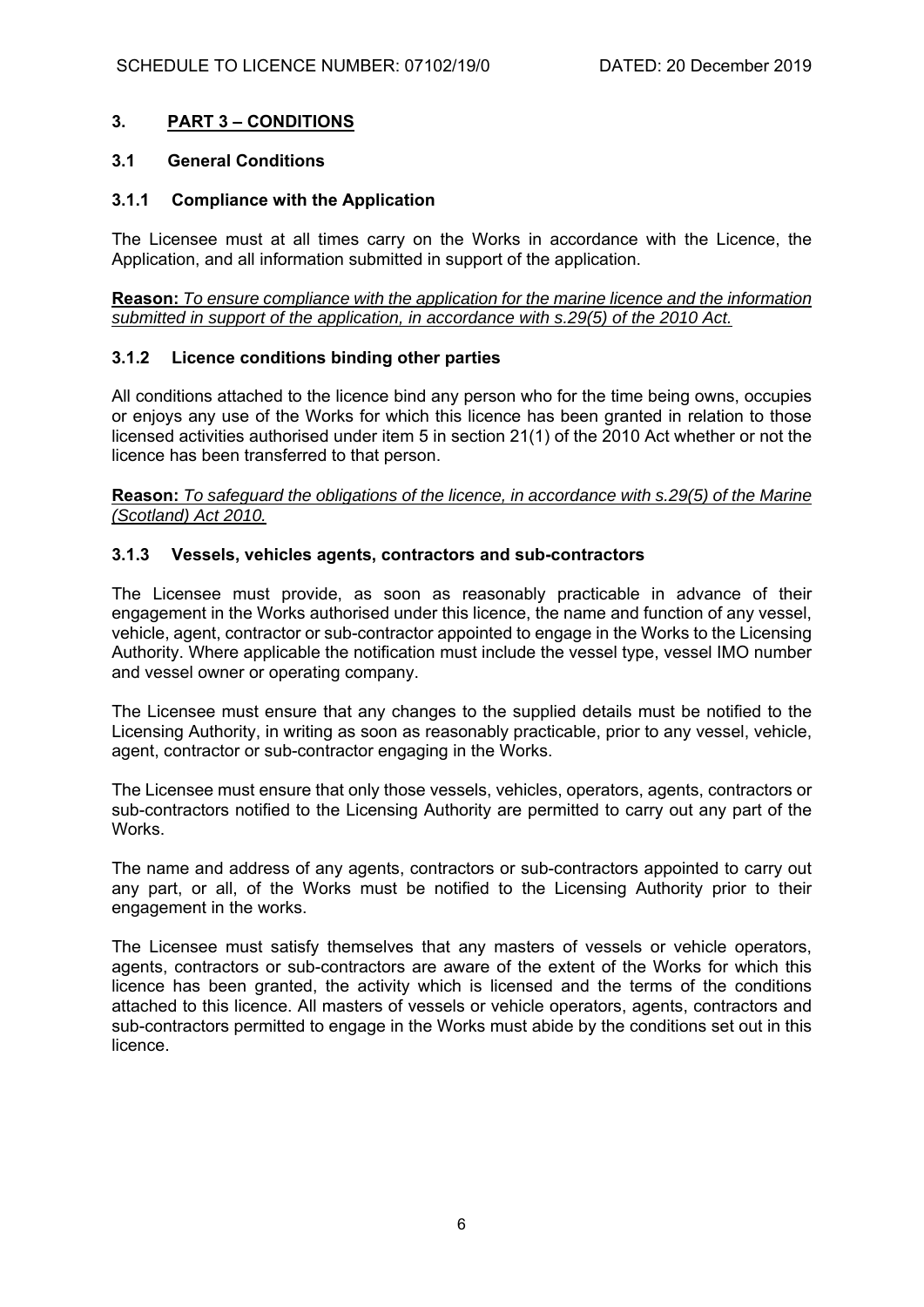The Licensee must give a copy of this licence, and any subsequent variations made to this licence in accordance with section 30 of the 2010 Act, to the masters of any vessels, vehicle operators, agents, contractors or sub-contractors permitted to engage in the Works and must ensure that the licence and any such variations are read and understood by those persons.

#### **Reason:** *To ensure all parties involved in the Works are aware of the licence and its conditions to reduce the risk of a breach of the licence, in accordance with s.39(1)(b) of the 2010 Act.*

# **3.1.4 Force Majeure**

Should the Licensee or any of their agents, contractors or sub-contractors, by any reason of *force majeure* deposit anywhere in the marine environment any substance or object, then the Licensee must notify the Licensing Authority of the full details of the circumstances of the deposit within 48 hours of the incident occurring (failing which as soon as reasonably practicable after that period of 48 hours has elapsed). *Force majeure* may be deemed to apply when, due to stress of weather or any other cause, the master of a vessel or vehicle operator determines that it is necessary to deposit the substance or object other than at the Site because the safety of human life or, as the case may be, the vessel, vehicle or marine structure is threatened. Under Annex II, Article 7 of the Convention for the Protection of the Marine Environment of the North-east Atlantic, the Licensing Authority is obliged to immediately report force majeure incidents to the Convention Commission.

**Reason:** *To provide a defence for the Master to protect himself and his crew in bad weather conditions, in accordance with s.29(2)(b) of the 2010 Act.*

# **3.1.5 Material alterations to the licence application**

The Licensee must, where any information upon which the granting of this licence was based has after the granting of the licence altered in any material respect, notify the Licensing Authority of this fact, in writing, as soon as is practicable.

**Reason:** *To ensure that the Works are carried out in accordance with the Application documentation, in accordance with s.29(2)(a) of the 2010 Act.*

# **3.1.6 Submission of reports and notifications to the Licensing Authority**

The Licensee must submit all reports and notifications to the Licensing Authority, in writing, as are required under this licence within the time periods specified in this licence. Where it would appear to the Licensee that there may be a delay in the submission of the reports or notifications to the Licensing Authority, then the Licensee must advise the Licensing Authority of this fact as soon as is practicable and no later than the time by which those reports or notifications ought to have been submitted to the Licensing Authority under the terms of this licence.

The reports must include executive summaries, assessments and conclusions and any data will, subject to any rules permitting non-disclosure, be made publically available by the Licensing Authority or by any such party appointed at their discretion.

Reports prepared pursuant to another consent or licence relating to the Works by the Licensee or by a third party may also be used to satisfy the requirements of this licence.

#### **Reason:** *To ensure that all reports and notifications are submitted within a reasonable timescale after the licence is granted, in accordance with s.29(3)(c) of the 2010 Act.*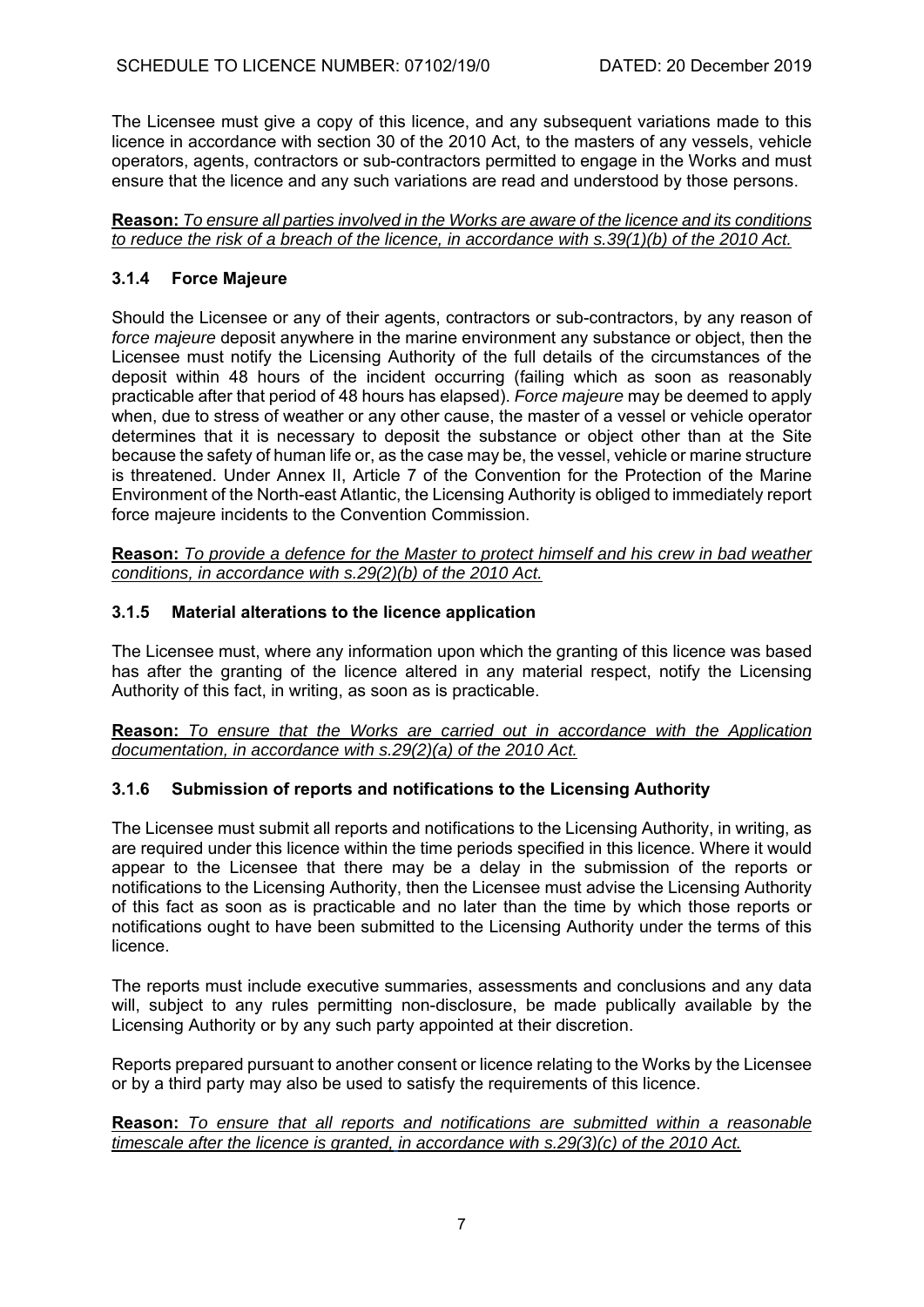## **3.1.7 Environmental protection**

The Licensee must ensure that all reasonable, appropriate and practicable steps are taken at all times to avoid or minimise any damage to the Scottish marine area caused as a result of the undertaking of the licensed activities.

The Licensee must ensure that all personnel adhere to the Scottish Marine Wildlife Watching Code where appropriate while carrying on the Works authorised under this licence.

The Licensee must ensure that any debris or waste material placed below MHWS during the construction of the Works are removed from the Site, as soon as is reasonably practicable, for disposal at a location above the MHWS.

The Licensee must ensure appropriate steps are taken to minimise damage to the foreshore and seabed by the Works.

The Licensee must ensure the best method of practice is used to minimise re-suspension of sediment during these works.

The Licensee must ensure that all substances and objects deposited during the execution of the Works are inert (or appropriately coated or protected so as to be rendered inert) and do not contain toxic elements which may be harmful to the marine environment, the living resources which it supports or human health.

The Licensee must ensure that the risk of transferring marine non-native species to and from the Site is kept to a minimum by ensuring appropriate bio-fouling management practices are implemented during the Works.

**Reason:** *To ensure environmental impacts are minimised, in accordance with s.29(2)(b) of the 2010 Act.*

### **3.1.8 Availability of the licence for inspection**

The Licensee must ensure that copies of this licence and any subsequent amendments or variations are available for inspection at any reasonable time by any authorised by the Licensing Authority at:

- a) the premises of the Licensee;
- b) the premises of any agent, contractor or sub-contractor acting on behalf of the Licensee;
- c) any onshore premises directly associated with the Works; and
- d) aboard any vessels permitted to engage in the Works.

**Reason:** *To ensure the licence is available for the purpose of inspection, in accordance with s.29(2)(b) of the 2010 Act.*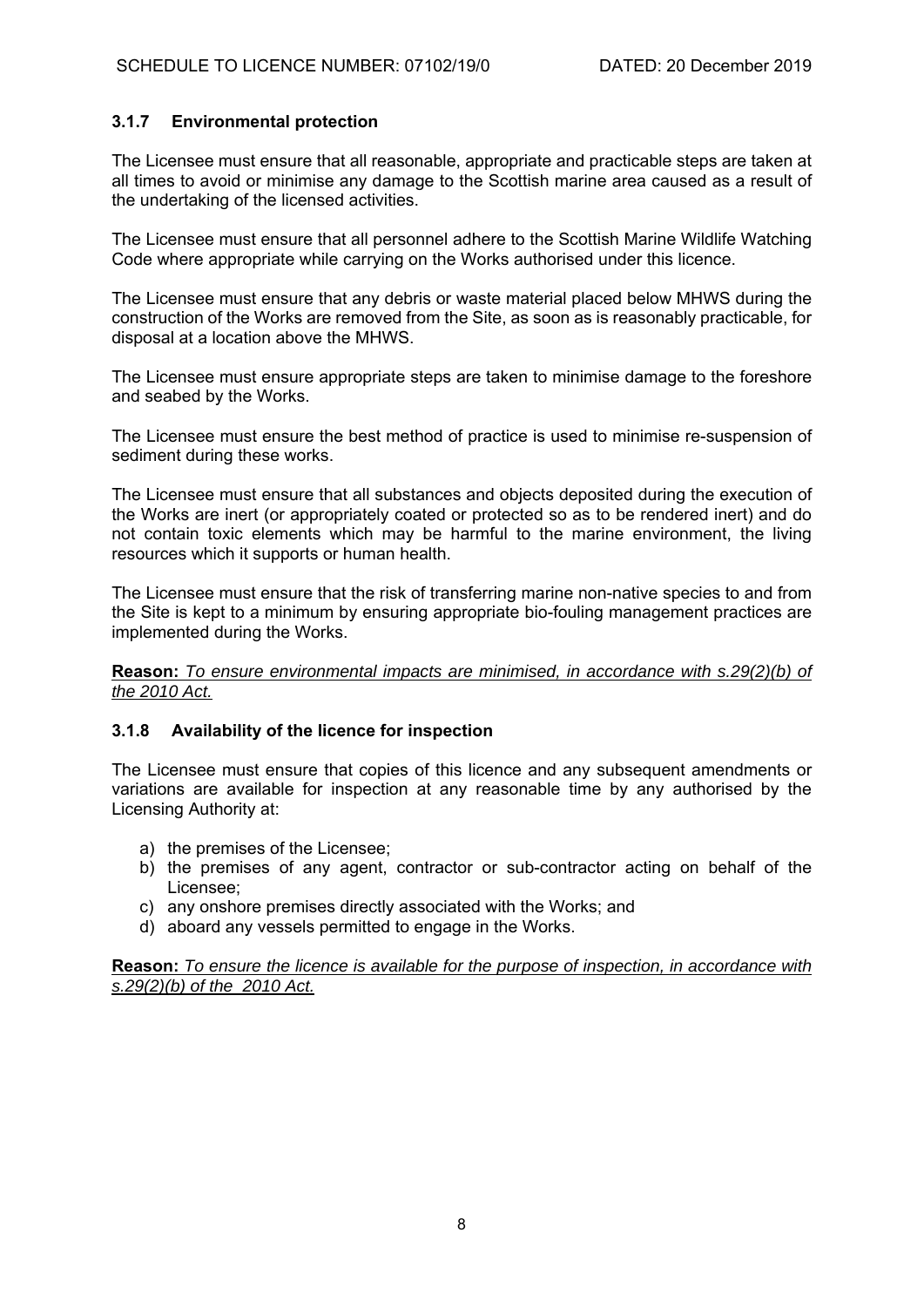## **3.1.9 Inspection of the Works**

Any persons authorised by the Licensing Authority, must be permitted to inspect the Works at any reasonable time. The Licensee must, as far as reasonably practicable, on being given reasonable notice by the Licensing Authority (of at least 72 hours), provide transportation to and from the Site for any persons authorised by the Licensing Authority to inspect the Site/Works.

**Reason:** *To ensure access to the Site for the purpose of inspection, in accordance with s.29(2)(b) of the 2010 Act.* 

### **3.1.10 Emergencies**

If the assistance of a Government Department (to include departments of Administrations other than the Scottish Government) is required to deal with any emergency arising from:

- a) the failure to mark and light the Works as required by this licence;
- b) the maintenance of the Works; or
- c) the drifting or wreck of the Works,

to include the broadcast of navigational warnings, then the Licensee is liable for any expenses incurred in securing such assistance.

**Reason:** *To ensure licensee is aware of financial liabilities, in accordance with s.29(2)(b) of the 2010 Act.*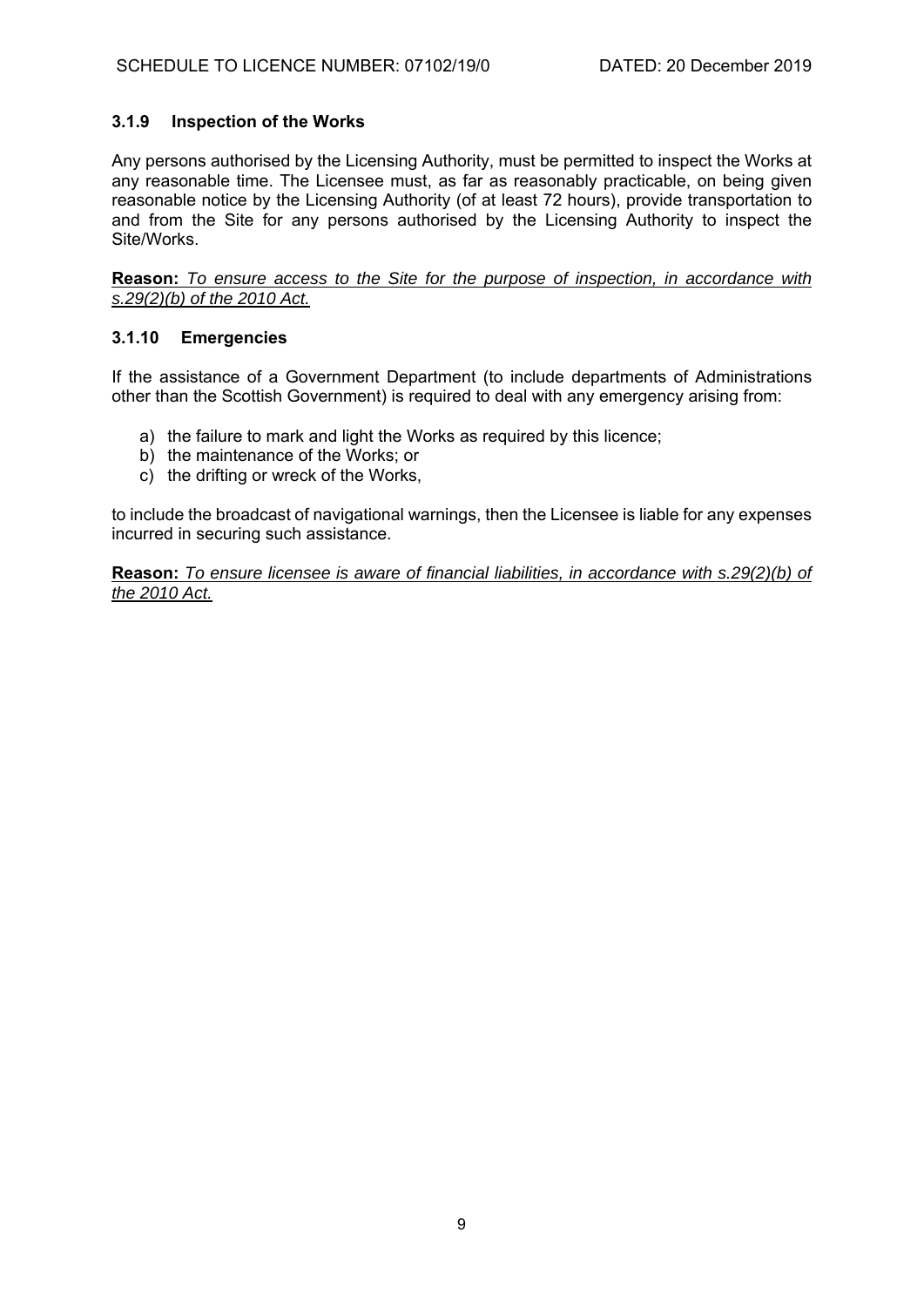### **3.2 Conditions specific to the Works**

#### **3.2.1 Navigation, lighting and charting requirements**

The Licensee must notify the UK Hydrographic Office, prior to the Commencement of the Works, of the progress of the Works and of the Completion of the Works, to facilitate the promulgation of maritime safety information and updating of nautical charts and publications through the national Notice to Mariners system.

The Licensee must issue local notification to marine users (including fisherman's organisations, neighbouring port authorities and other local stakeholders) to ensure that they are made fully aware of the Works.

The Licensee must ensure, prior to the Commencement of the Works, that HM Coastguard, in this case the National Maritime Operations Centre (nmocontroller@hmcg.gov.uk) is made aware of the Works.

The Licensee must ensure that details of the Works are promulgated in the Kingfisher Fortnightly Bulletin, prior to the Commencement of the Works, to inform the Sea Fish Industry of the vessel routes, the timings and the location of the Works and of the relevant operations.

The Licensee must ensure that any vessels permitted to engage in the Works are marked in accordance with the International Rules for the Prevention of Collisions at Sea whilst under way, and in accordance with the UK Standard Marking Schedule for Offshore Installations if the vessel is secured to the seabed.

The Licensee must ensure that no radio beacon or radar beacon operating in the marine frequency bands is installed or used on the Works without the prior written approval of the Office of Communications.

The Licensee must ensure that navigable depth is not altered by more than 5% referenced to Chart Datum unless otherwise agreed, in writing, with the Licensing Authority in consultation with the MCA and NLB.

**Reason:** *To reduce the navigational risk to other legitimate users of the sea, in accordance with s.29(2)(b) of the 2010 Act.* 

### **3.2.2 Incident Reporting**

In the event of any breach of health and safety or environmental obligations relating to the Works during the period of this licence, the Licensee must provide written notification of the nature and timing of the incident to the Licensing Authority, including confirmation of remedial measures taken and/ or to be taken to rectify the breach, within 24 hours of the incident occurring.

**Reason:** *To keep the Scottish Ministers informed of any such incidents which may be in the public interest, in accordance with s.29(3)(c) of the 2010 Act.*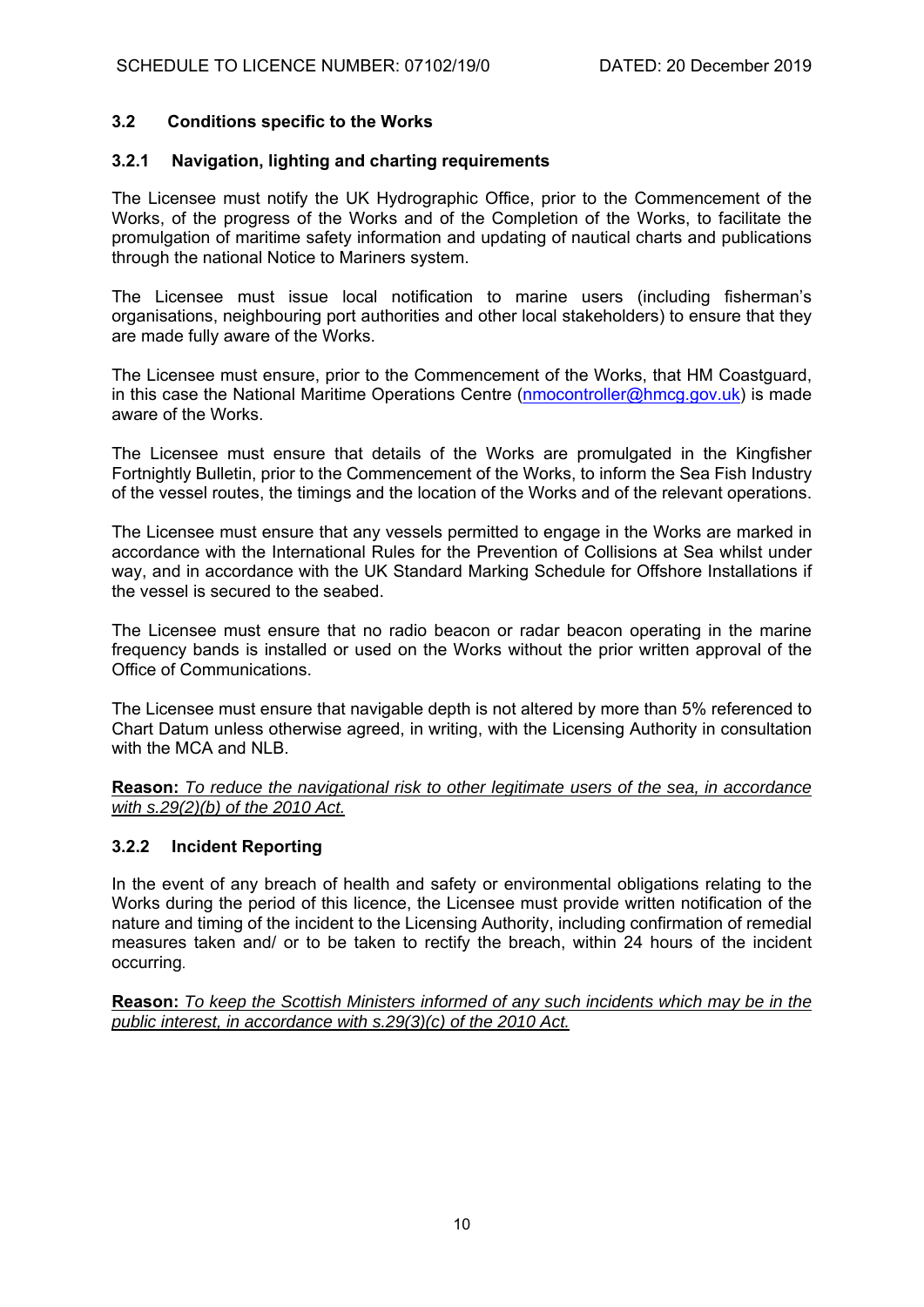# **3.2.3 Bunding and storage facilities**

The Licensee must ensure suitable bunding and storage facilities are employed to prevent the release of fuel oils and lubricating fluids associated with the plant and equipment into the marine environment.

**Reason:** *To ensure pollution prevention is undertaken, in accordance with s.29(2)(b) of the 2010 Act*.

## **3.2.4 Markings, lighting and signals of the Works and jack up vessels**

The Licensee must ensure that the Works are marked and lit in accordance with the requirement of the MCA and NLB and in accordance with the UK Standard Marking Schedule for Offshore Installations.

**Reason:** *To ensure safe appropriate marking and lighting of the offshore Works, in accordance with s.29(2)(b) of the 2010 Act.* 

## **3.2.4 Restriction to the timings of the Works**

The Licensee must ensure that the Works located within 2 km of Thorntonloch bathing waters do not take place within the bathing water season from 1 June to 15 September.

**Reason:** *To ensure environmental and human health impacts are minimised, in accordance with s.29(2)(b) of the 2010 Act.* 

## **3.2.5 Fisheries Liaison Officer**

The Licensee must appoint a Fisheries Liaison Officer ("FLO"), to maintain effective communication between any contractors or sub-contractors, fishermen and other users of the sea during the Works and which will ensure compliance with best practice guidelines when doing so.

**Reason:** *To facilitate engagement with the commercial fishing industry and minimise interference with fishing operations and other users of the sea in accordance with s.29(3)(c) of the 2010 Act.* 

# **3.2.3 Marine Archaeological Reporting Protocol**

The Licensee must ensure the Works will not occur within Archaeological Exclusion Zones as identified in the Marine Archaeological Reporting Protocol ("MARP") and any unexpected archaeological features discovered during the Works are addressed following the protocol for archaeological discoveries. The MARP must be adhered to at all times during the Works for all areas of the Works.

**Reason:** *To ensure any discovery of archaeological interest is properly and correctly reported in accordance with s.29(3)(a) of the 2010 Act.*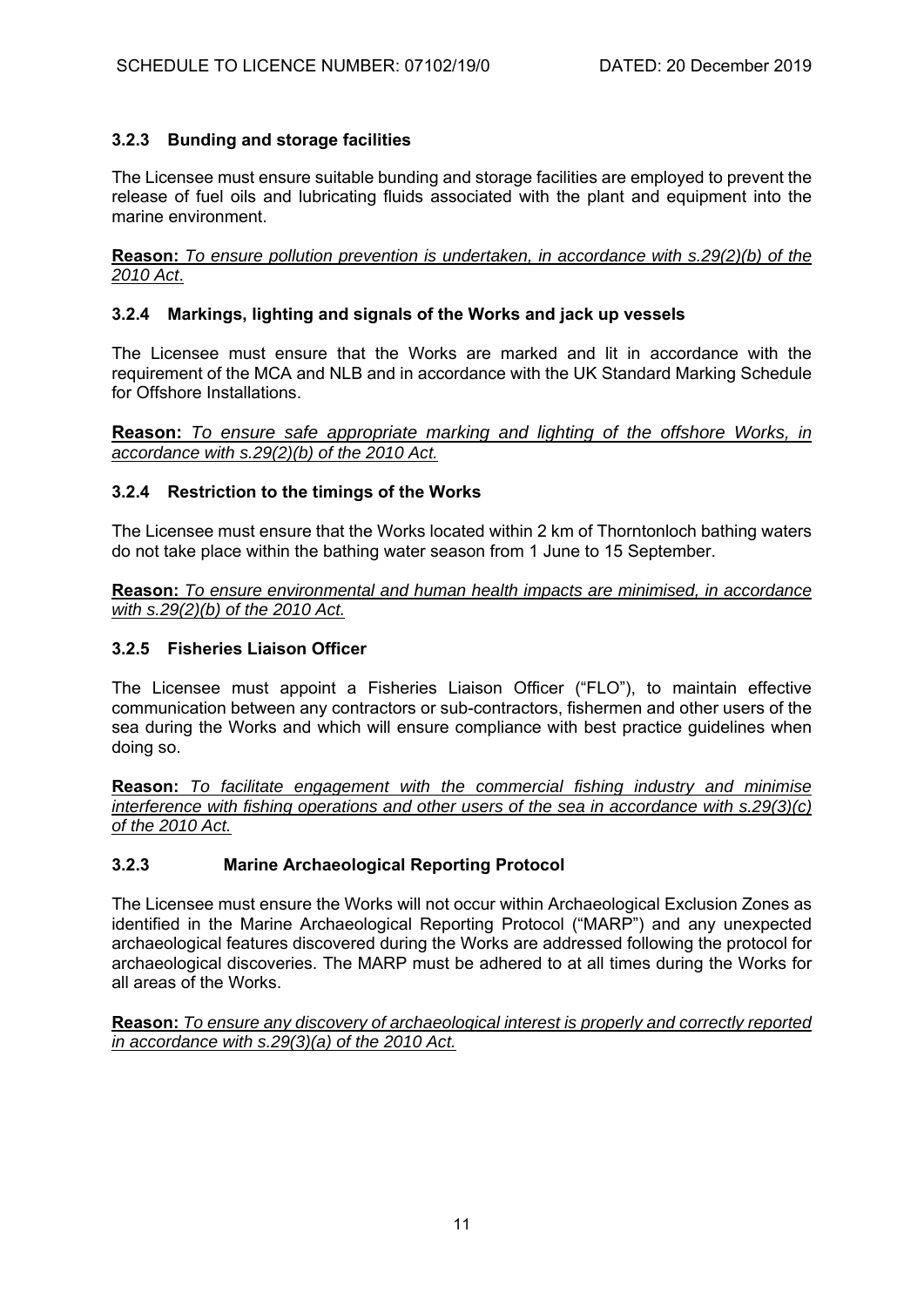## **3.3 Conditions upon Completion of the Works**

### **3.3.1 Reporting**

The Licensee must submit a written report regarding the correct amount of construction materials used during the Works to the Licensing Authority. The written report must be submitted no later than 28 days after the Completion of the Works and must include the location of the deposited materials.

**Reason:** *To inform the Licensing Authority of the Completion of the Works in accordance with s.29(3) of the 2010 Act.*

### **3.3.2 Date of Completion of Works**

The Licensee must, no later than 14 days following the Completion of the Works, notify the Licensing Authority, in writing, of the date of Completion of the Works.

**Reason:** *To inform the Licensing Authority of the Completion of the Works in accordance with s.29(3) of the 2010 Act.*